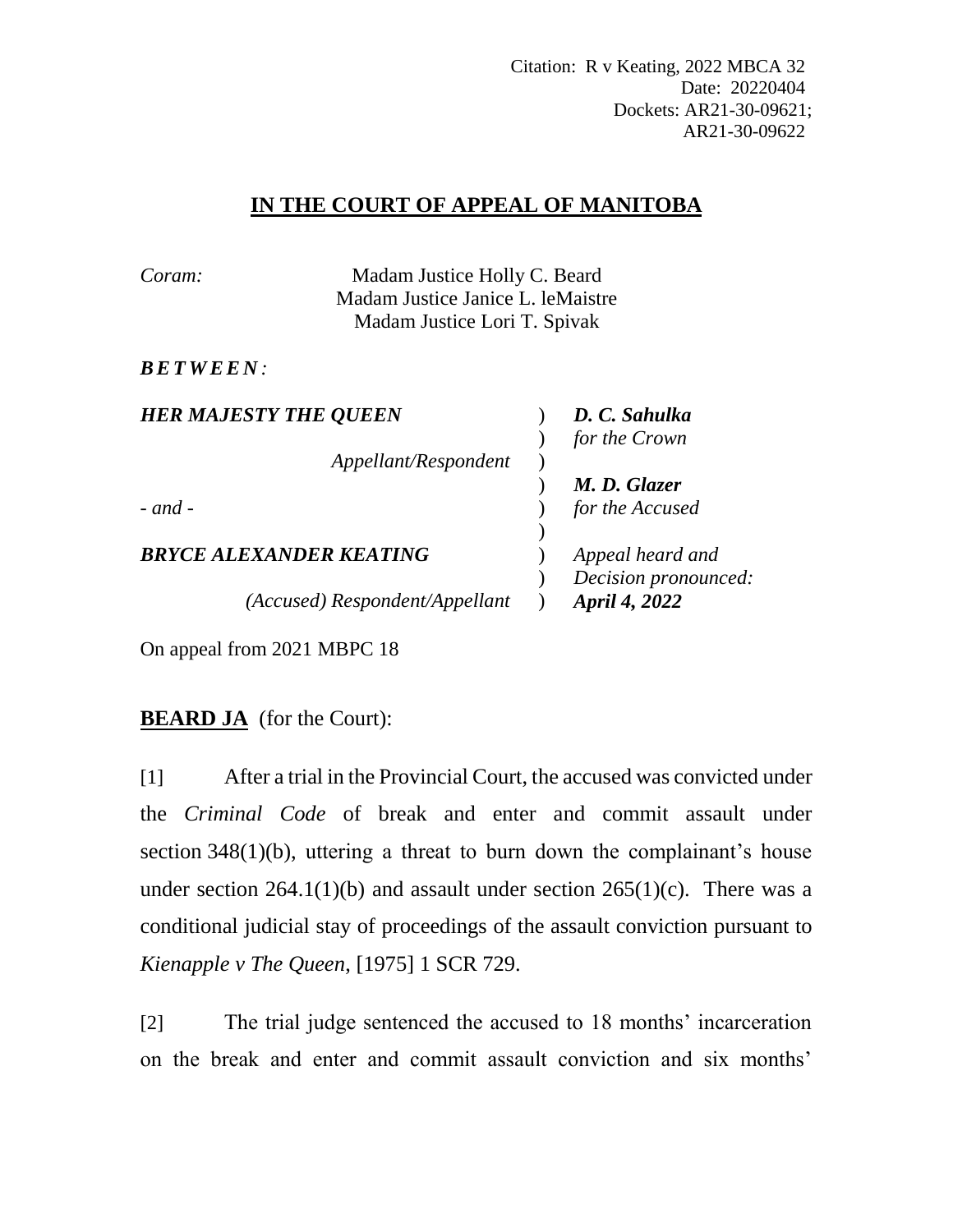## Page: 2

incarceration, concurrent to the first sentence, on the utter threats conviction, followed by three years' probation with conditions.

[3] The Crown appealed the sentence as being unfit, while the accused appealed both the conviction and the sentence. At the commencement of the appeal hearing, the accused stated that he was withdrawing both of his appeals and that he wished to consent to the Crown's sentence appeal. We accept the accused's withdrawal of his appeals, and will address the Crown's sentence appeal.

[4] The accused was involved in a relationship with the complainant's adult daughter, R.M.; however, they did not live together. The accused lived with his mother, while R.M. sometimes lived with her mother. The complainant agreed that R.M. had addiction issues related to drug use and, while R.M. sometimes slept at the complainant's residence, she often did not.

[5] On some occasions, R.M. slept over at the accused's residence. On one such occasion, the accused awoke to find that R.M. had left while he was asleep, and he was missing some property, including money and a gold chain. He was angry and determined to get his property back. Believing that R.M. was at the complainant's residence, he went over there with the intention of getting his property back.

[6] The trial judge found that the accused had entered the complainant's residence without permission, having been told on an earlier occasion that he was not welcome there. The complainant and a young child were laying on a bed in the living room. The accused began shouting at the complainant regarding R.M.'s whereabouts, to which the complainant replied that R.M. was not there. The accused jumped up on the bed and, at one point, was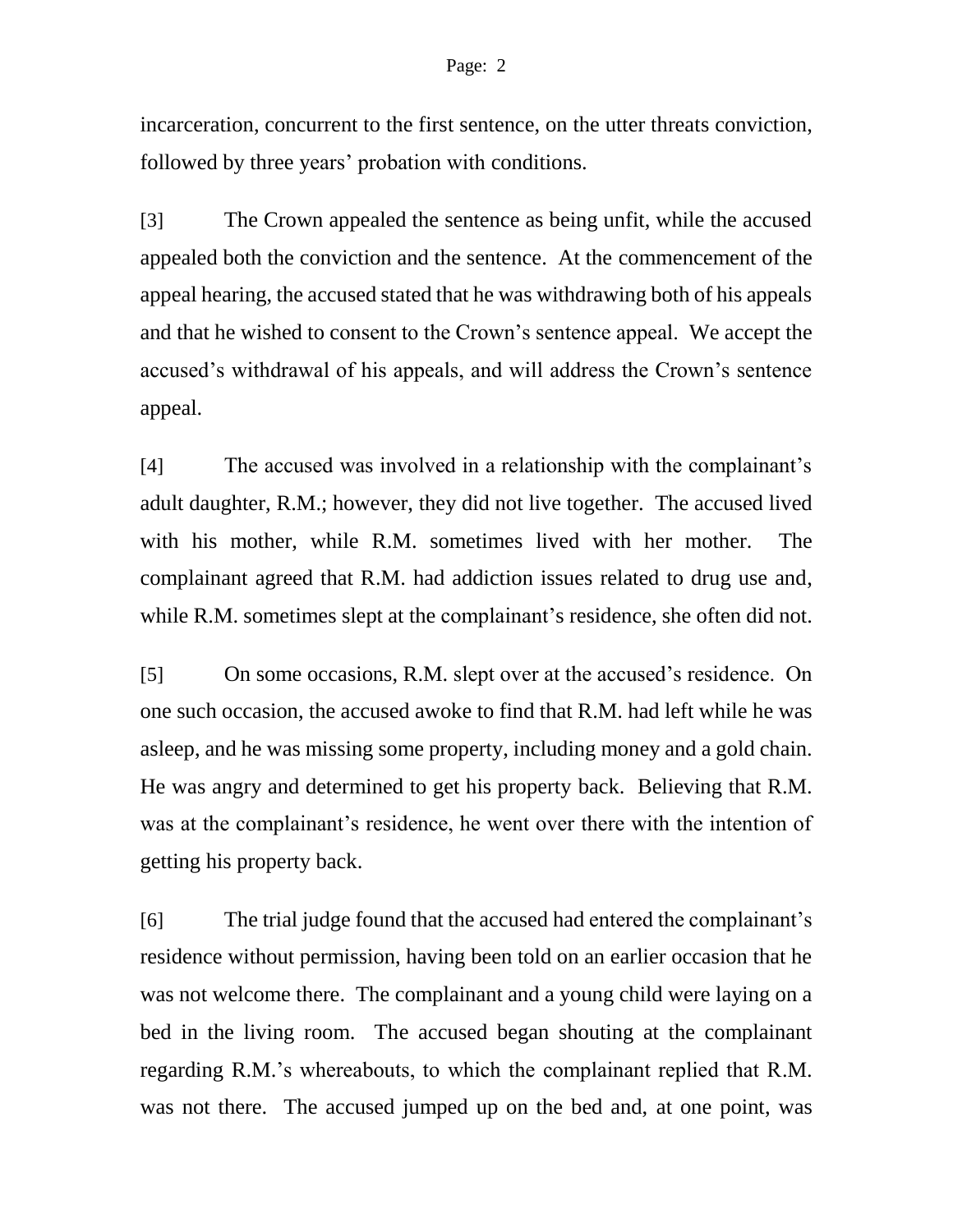holding a knife, although he did not brandish, point or otherwise use it. The complainant again denied that R.M. was there and, once she saw the knife, she shouted for her teenaged children to bring a phone and call the police. The accused then left the residence, but, as he was leaving, he shouted that he would burn her house down.

[7] The Crown alleges that the trial judge erred by underestimating the gravity of the offences and the accused's moral culpability, that she underemphasized the aggravating factors and overestimated the mitigating factors, and that the sentence was unfit.

[8] Taking into account the parties' written submissions, brief oral submissions and the accused's consent, we grant leave to the Crown to appeal the sentence in this matter and find that the sentence imposed by the trial judge was an unfit sentence. As a result, we are granting the Crown's sentence appeal.

[9] Further, as is jointly recommended by the parties, we impose a sentence of four years' incarceration on the conviction for break and enter and commit assault and six months' incarceration, to be served concurrently, on the utter threats conviction. On the conviction for assault, we direct that the conditional judicial stay of proceedings that was entered by the trial judge will become permanent on the expiration of the appeal period from this appeal, unless an appeal has been filed within that period or any extension thereof, or once any further appeal from conviction has been dismissed. (See *R v Provo*, [1989] 2 SCR 3 at 17; and *R v Nuttall*, 2018 BCCA 479 at para 495.)